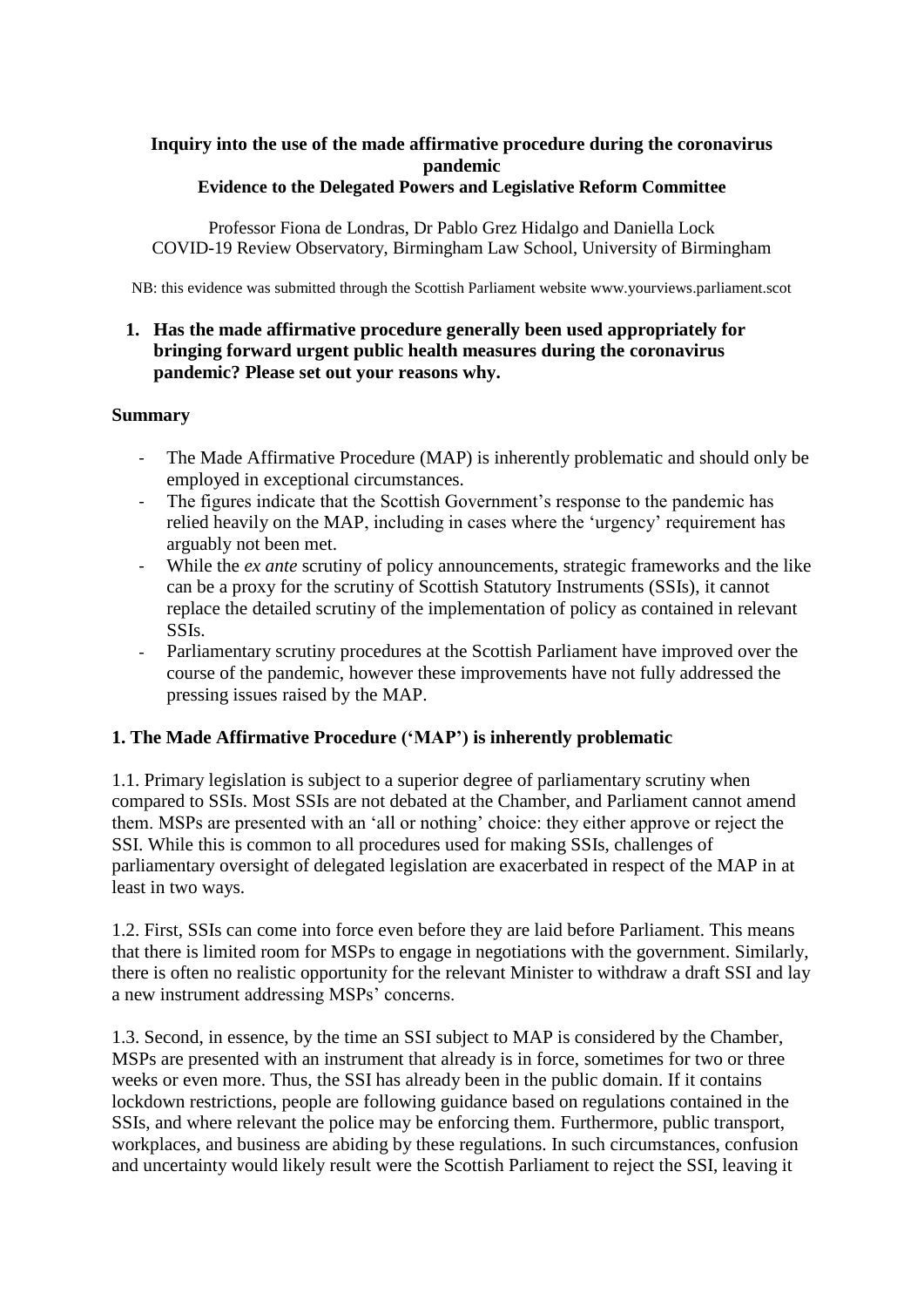with few realistic options. In practice, a regulation made under the MAP comes before Parliament as a *fait accompli*.

1.4. Given these well-recognised shortcomings, the MAP should only be employed in the most exceptional circumstances.

## **II. The Scottish Government has relied heavily on the MAP to craft its emergency response to the Covid-19**

2.1. In addition to primary legislation, the Scottish Government has used SSIs extensively during the pandemic. Indeed, they have been the mode of introducing lockdown regulations and international travel restrictions. These SSIs have been made under powers provided by s 49 and Schedule 19 of the Coronavirus Act 2020 ('CVA'), and section 94(1)(b)(i) of the Public Health etc. (Scotland) Act 2008 (PHA), respectively. In both cases, Scottish Ministers can make such regulations under the MAP if, in their view, there are reasons of urgency justifying use of the procedure (s 6(2) and (3) of Schedule 19 CVA and s 122(6) of the PHA).

2.2. According to figures provided by the Covid-19 Committee (Session 5 Scottish Parliament), Scottish Ministers have relied heavily on the MAP to make regulations during the pandemic (Covid-19 Committee, Annual Report 2020-21, SP 1022 at para 23). Between 21 April 2020 and 24 March 2021, the CVC considered a total of 56 Scottish Statutory Instruments, all containing Covid-19 related regulations. The vast majority of them (47) were made under the MAP.

2.3. Our own research and analysis of lockdown regulations made under s 49 and Schedule 19 of the CVA confirms this finding. We have identified a total of 64 SSIs made between the 26 of March 2020 and the 29 November 2021 (see Annex to this evidence). All but one of these SSIs (i.e. 63 SSIs) were made under the MAP.

2.4. The exception is [The Health Protection \(Coronavirus\) \(Requirements\) \(Scotland\)](https://www.legislation.gov.uk/ssi/2021/453/contents/made)  [Amendment \(No. 4\) Regulations 2021.](https://www.legislation.gov.uk/ssi/2021/453/contents/made) These regulations amend the Covid certification scheme by incorporating a recent negative test result as an alternative to proof of vaccination to access venues or events covered by the scheme. The Government made these regulations under the Affirmative Procedure, which meant that a draft was laid before the Scottish Parliament for approval. However, the Scottish Government asked Parliament to consider the instrument in four days, instead of the standard 40 days usually given to Parliament to approve affirmative instruments, as noted in the [Delegated Powers and Legislative Reform](https://www.parliament.scot/chamber-and-committees/committees/current-and-previous-committees/session-6-delegated-powers-and-law-reform-committee/correspondence/2021/health-protection-coronavirus-requirements-scotland-amendment-no-4-regulations-2021-ssi-2021-draft)  [Committee \(DPLRC\) letter](https://www.parliament.scot/chamber-and-committees/committees/current-and-previous-committees/session-6-delegated-powers-and-law-reform-committee/correspondence/2021/health-protection-coronavirus-requirements-scotland-amendment-no-4-regulations-2021-ssi-2021-draft) to the convenor of the Covid-19 Recovery Committee (CVRC).

#### **III. Arguably, the Scottish Government has employed the MAP in cases where the "urgency" requirement has arguably not been met**

3.1. As mentioned above, the CVA and the PHA enable Scottish Ministers to employ the MAP, where there are reasons of urgency. However, whether the urgency threshold is met is a matter for the relevant Scottish Minister ("if the Scottish Ministers consider that the regulations need to be made urgently"). The frequent use of the MAP over the last 18 months noted in para. 2.3 above raises questions about whether and if so how that urgency threshold is operating as a constraint.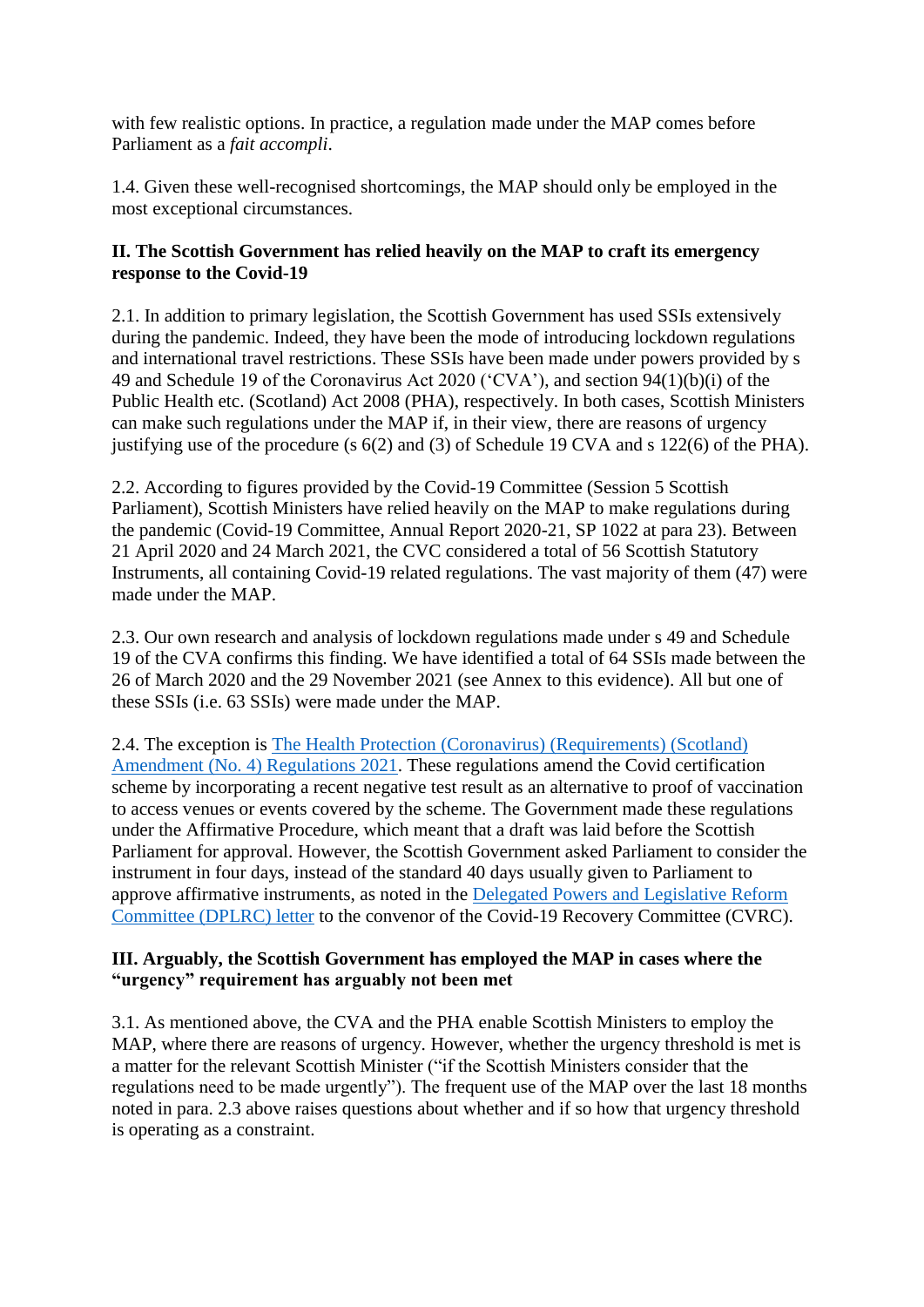3.2 One interpretation is that Scottish Ministers have considered there to be a more or less constant condition of urgency over the last 18 months. This raises the concern that the urgency requirement is not an effective constraint on the MAP. Bearing this in mind, and cognisant of the scrutiny challenges that the MAP poses (outlined in Part I), claims of urgency should be justified and questions of how Ministers decide whether the urgency requirement is met, and whether all necessary and reasonable steps are taken to ensure that MAP is treated as *exceptional* arise.

3.3. The importance of this can be illustrated by reference to a recent example: the Health Protection (Coronavirus) (Requirements) (Scotland) Amendment (No 2) Regulations 2021. This set of regulations, which introduced a Covid vaccination certification scheme, was subject to the following procedure:

| <b>Made</b> | Laid              | <b>Came</b> into<br><b>Force</b> | <b>Scrutinised by</b><br>Covid-19 | Debated by the<br><b>Chamber and approved</b> |
|-------------|-------------------|----------------------------------|-----------------------------------|-----------------------------------------------|
|             |                   |                                  | <b>Recovery</b>                   | by Parliament                                 |
|             |                   |                                  | <b>Committee</b>                  |                                               |
| 30.09.2021  | 30.09.2021        | 01.10.2021                       | 04.11.2021                        | 09.11.2021                                    |
| 11.39 am    | $3.30 \text{ pm}$ | 5 pm                             | * Motion Ref.                     | * Motion Ref. S6M-                            |
|             |                   |                                  | S6M-01529 to                      | 02048                                         |
|             |                   |                                  | approve this                      | Approved on a division                        |
|             |                   |                                  | instrument laid                   | 60 for, 49 against                            |
|             |                   |                                  | down on 5 October                 | (Conservatives, Labour                        |
|             |                   |                                  | 2021                              | and LibDems)                                  |

3.4. While the Scottish Government made the SSI on 30 September it was not debated until the 9th of November. However, the 'certification scheme' policy was announced before Parliament by the First Minister of Scotland (FMS) on 3 August 2021 (Scottish Parliament Official Record 3 August 2021 col 4); almost two months before the Regulations were made. MSP questioned the FMS on the details of the policy on 3 August, and on 9 September 2021 the Chamber debated for 2 hour and 16 minutes a motion on a 'COVID Vaccine Certification Scheme' (S6M-01123), introduced by the Cabinet Secretary for Covid-19 Recovery (Scottish Parliament Official Record, 9 September 2021 cols 77-127). The motion provided very broad guidelines on how it was proposed that the policy would work. In addition, the Government published on that very same day a ['Strategy/Plan'](https://www.gov.scot/publications/coronavirus-covid-19-mandatory-vaccine-certification/) with proposals. The debate was a clear indication that the proposal was fraught with political controversy. The Conservatives, Labour and Liberal Democrats all voted against the motion, which was eventually passed, 68 for, 55 against. The CVRC subsequently undertook three evidence sessions (16, 23 and 30 September) to gather the views of stakeholders on the vaccine certification scheme.

3.5. Hence, despite the policy being announced on 3 August 2021, the Government's publication of a policy document outlining the policy, and opposition from the three major opposition parties, the Government used the MAP to make regulations implementing the policy on the 30 September 2021. The Government only shared a draft of the regulations for MSPs to scrutinise one day in advance of the regulations being made (29 September 2021). This also meant that the CVRC got a copy of the regulations only *after* two evidence sessions had taken place. In other words, only in the last session, did the CVRC have a chance to look at the details of the scheme, as developed in the regulations.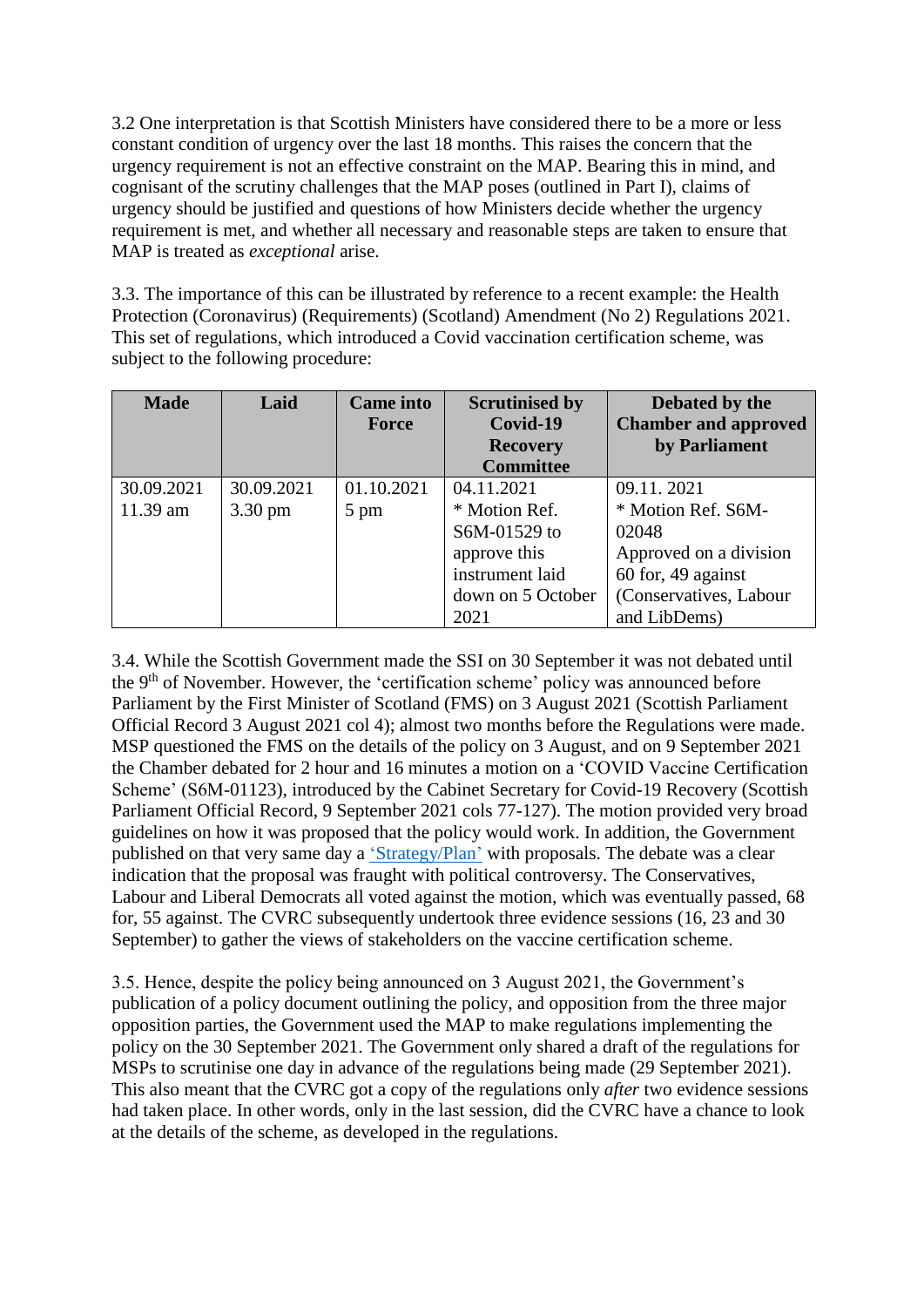3.6. We respectfully submit that passage of time between the policy announcement and making of the regulations calls into question the urgency-basis for the use of the MAP in this case. Eventually, the CVRO undertook proper scrutiny of the SSI implementing the scheme on 4 November 2021, one month and four days after they had come into force, and the Chamber debated and approved the regulations on 9 November 2021, one month and nine days after they had come into force. It is also worth noting that the Chamber only debated the instrument for ten minutes, despite all the major opposition parties being opposed to this policy. Notably, these debates and approval took place after the 28 days period indicated in the Coronavirus Act 2020 ('CVA').<sup>1</sup>

## **IV.** *Ex ante* **policy scrutiny cannot replace detailed scrutiny of the text of proposed SSIs.**

4.1. As indicated by the Health Protection (Coronavirus) (Requirements) (Scotland) Amendment (No 2) Regulations 2021, it can be possible for a policy decision and associated strategy, framework or similar to be scrutinised in advance of the text of an SSI being published. It might be claimed that this mitigates the scrutiny concerns raised by the MAP. However, such scrutiny can only be of the broad policy decision. In the absence of the text of an SSI the exact mode of its implementation and likely impacts of a policy cannot be subjected to proper scrutiny. Thus, such *ex ante* policy scrutiny cannot replace parliamentary scrutiny of the SSI itself.

4.2. This is not to suggest that such *ex ante* policy scrutiny is not of value. It clearly is, as indicated by, for example, pre-legislative scrutiny of regulations extending the expiry date of the Coronavirus (Scotland) Act 2020 and the Coronavirus (Scotland) (No. 2) Act 2020 ('the Scottish Acts') and bringing some of its provisions to an early expiry, which included two inquiries by the session 5 Covid-19 Committee (CVC) resulting in the elicitation of a wealth of evidence, including an oral evidence session with the First Minister of Scotland. Similarly, the CVC's inquiries "Options for easing lockdown restrictions" (April-July 2020) and "COVID-19 Framework for Decision Making and Scotland's Route Map" including scrutiny of the Scottish Government's plans for transitioning out of the first lockdown, entitled "Coronavirus (COVID-19): framework for decision making", the "COVID-19: Framework for Decision Making – Scotland's Route Map Through and Out of The Crisis", and the "Coronavirus (COVID-19): Scotland's Strategic Framework". These plans outlined policies which would later be reflected in SSIs. For instance, the "Coronavirus (COVID-19): Scotland's Strategic Framework, was given effect by means of The Health Protection (Coronavirus) (Restrictions and Requirements) (Local Levels) (Scotland) Regulations 2020 and The Health Protection (Coronavirus) (Restrictions and Requirements) (Local Levels) (Scotland) Amendment Regulations 2020. Again, the inquiries gathered valuable evidence and reflected formidable work by the Committee.

4.3. Notwithstanding this, however, inquiries and other forms of *ex ante* policy scrutiny cannot be said to be equivalent to scrutiny of the relevant SSIs themselves. As noted by Fox and Blackwell, 'The devil is in the detail' (Fox, Ruth & Blackwell, Joe, The Devil is in the Detail: Parliament and Delegated Legislation, Hansard Society, 2014). SSIs contain the detailed development of broad policy objectives and should be subject to proper scrutiny by Parliament.

**.** 

<sup>&</sup>lt;sup>1</sup> According to s  $6(1)(3)(b)$  Schedule 19 CVA, regulations made under the MAP "cease to have effect on the expiry of the period of 28 days on which the regulations were made unless" approved by Parliament.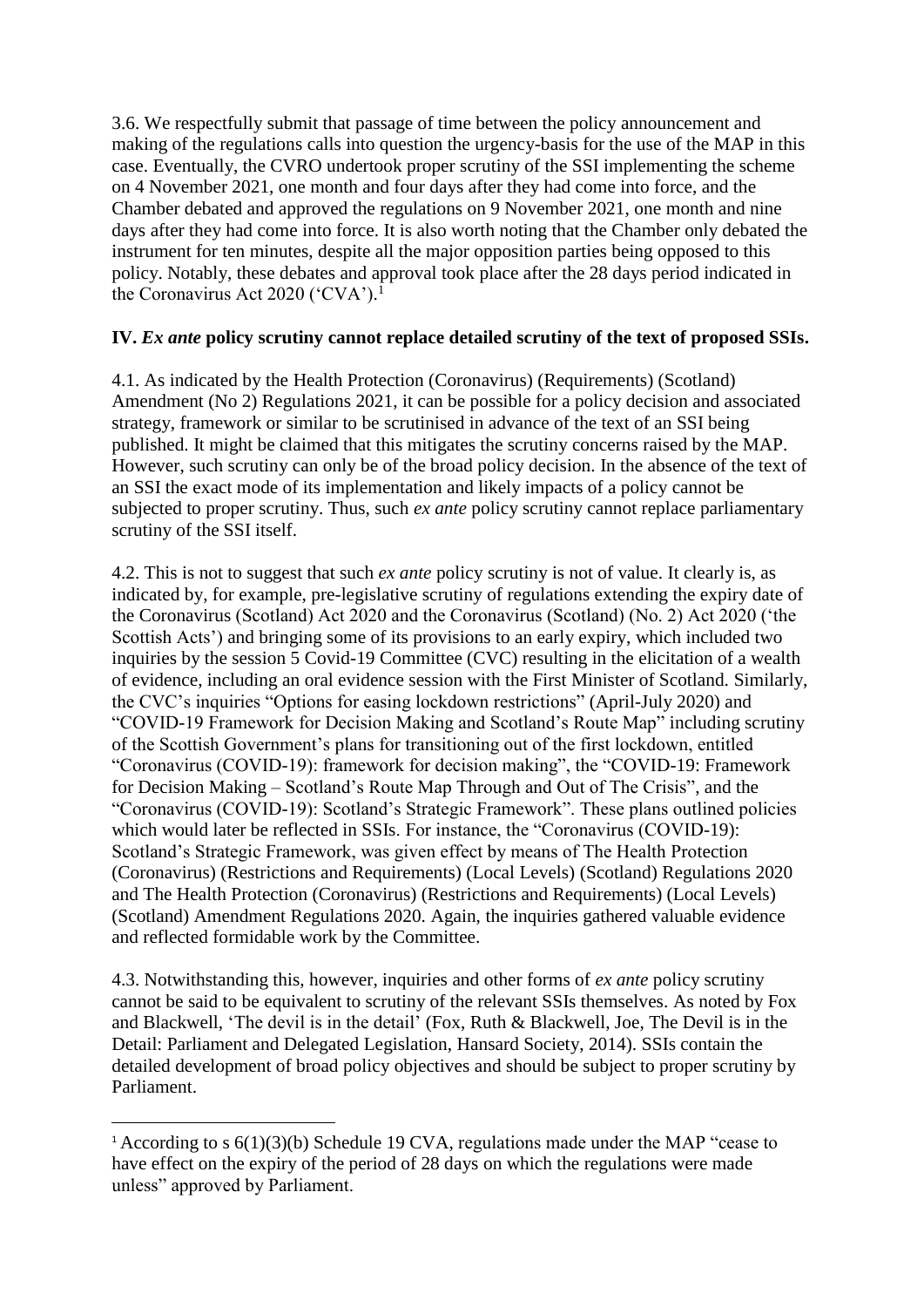#### **V. Improvements in Parliamentary Oversight over the course of the Pandemic do not resolve the challenges posed by SSIs made under the MAP**

5.1. We acknowledge that there have been considerable improvements in parliamentary oversight over the course of the pandemic. However, these improvements do not resolve the challenges posed by SSIs made under the MAP.

5.2. The Chamber very rarely considers SSIs made under the MAP. Our analysis of the 64 SSIs introducing lockdown regulations and made under the powers provided by s 49 and Schedule 19 of the CVA indicates that the Chamber very rarely debates SSIs. According to our data, out of 64 SSIs introducing lockdown regulations, 63 of which were made under the MAP, the Chamber has only debated six of them (including two debated on the same day). In practice, the Chamber only debates regulations when an individual MSP makes a point or expresses dissatisfaction with an SSI's content or its broader policy. Furthermore, debates on regulations are quite short; the longest of those debates considered for this submission lasted for 10 minutes. In total, in one year and eight months of pandemic, the Chamber has spent a total of 35 minutes debating lockdown regulations made under the MAP.

5.3. In terms of the voting arrangements, the default position is that Covid-related SSIs are put to a vote at "decision time". Until the end of November 2020, SSIs were put to a vote without even providing a brief introduction about their content and significance. This meant that in practice MSPs might be unaware of what they were voting on. Now most SSIs are introduced by a brief statement by the relevant Scottish Minister before being moved to a vote. However, despite this improvement in practice, which we welcome, SSIs are only put to a vote if they have been previously debated, and, as indicated above, they are rarely debated at the Chamber. Thus, only six of the 64 SSIs we have analysed have been approved on a division. None of them has been voted down.

5.4. Thus, the burden of scrutinising SSIs in the pandemic falls on committees. Hence, when committees are not in operation, the quality of parliamentary scrutiny diminishes dramatically. This is relevant because due to the 2021 general election committees at the Scottish Parliament were not established from the end of March 2021 to the end of June 2021, although the CVC was permitted to meet during the recess, it chose not to do so (Scottish Parliament, Official Report 26 May 2021 col 38). Committees were arranged in mid-June 2021 (see Scottish Parliament, Official Report 15 June 2021 cols 82-86 and Scottish Parliament, Official Report 17 June 2021 col 104-105 and 118-119) but only started operating normally after the summer recess in September 2021, resulting in a significant parliamentary scrutiny gap.

5.5. As regards committees, scrutiny of relevant SSIs is primarily undertaken by the CVRC (and previously, during Session 5, in its predecessor, the CVC) and the Delegated Powers and Legislative Reform Committee ('DPLRC'). Most Covid-related SSIs are subject to scrutiny by the CVRC (in session 5, by the CVC), which acts as the lead committee, and by the DPLRC. Consideration by the CVRC usually takes place after the instrument has been scrutinised by the DPLRC. If Covid-related SSIs are made under pre-pandemic powers, the SSI is subject to scrutiny by the committee to which it best corresponds according to their respective remits. However, regulations containing international travel restrictions, which are made under the PHA, are scrutinised by the CVRC. Both the CVRC (the CVC in session 5)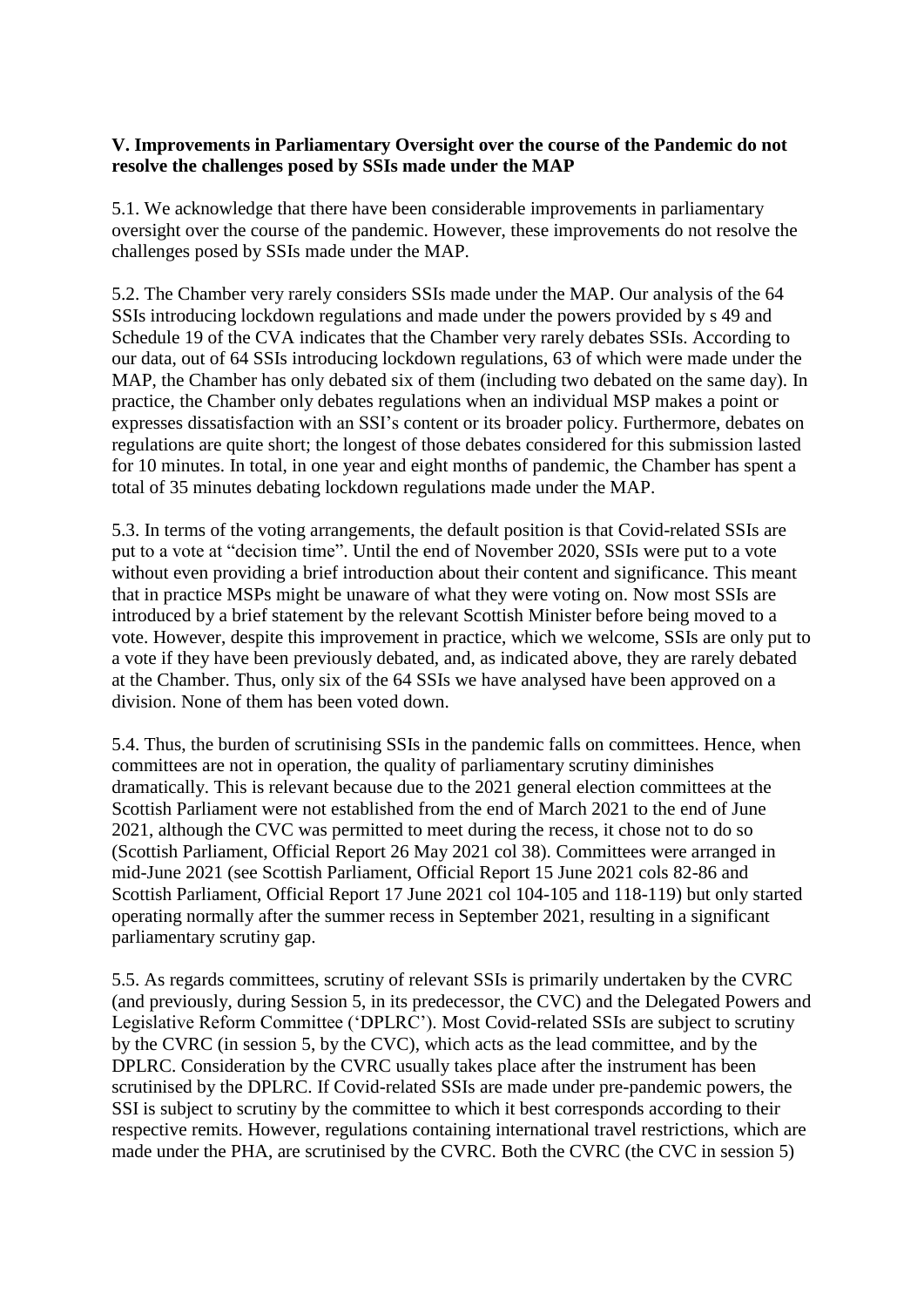and the DPLRC issue a report on each SSIs that they scrutinise. With respect to the 64 SSIs we looked at, none of these reports were referenced in a debate at the Chamber.

5.6. In October 2020, the Parliamentary Bureau launched a consultation on improving scrutiny and future business planning in relation to Covid-19-related regulations and policy changes. Eventually, [the Government and Parliament agreed a package of measures](https://archive2021.parliament.scot/S5_BusinessTeam/Bureau_PDF_-_17_November_2020.pdf) to [improve the scrutiny of Covid-19 regulations at Parliament.](https://archive2021.parliament.scot/S5_BusinessTeam/Bureau_PDF_-_17_November_2020.pdf) This included regulations made under the MAP. Among the measures introduced was the commitment that Ministers shall make statements to Parliament on each Tuesday setting out any changes to lockdown policies. In addition, the Government agreed to provide a draft copy of proposed regulations (including those to be made by MAP) on Wednesday afternoons, and to make a Scottish Minister available to give evidence to the CVC (and currently, to the CVRC), on a weekly basis, on Thursdays afternoons (see Covid-19 Committee, SP Paper 1010 Session 5, at paras 17-21). With these arrangements in place, a sort of routine of 'pre-legislative' scrutiny of policies and draft SSIs was instantiated. This had a more or less fixed weekly routine as follows:

| <b>Policy change</b><br>announcement | Draft copy of SSI<br>laid at Parliament | <b>Minister appears</b><br>before the<br><b>CVC/CVRC</b> | <b>Regulations are</b><br>made | <b>Regulations enter</b><br>into force |
|--------------------------------------|-----------------------------------------|----------------------------------------------------------|--------------------------------|----------------------------------------|
| Tuesday afternoon                    | Wednesday                               | Thursday morning                                         | Thursday afternoon             | Friday                                 |
| morning before the                   | (potentially the                        | The CVC/CVRC                                             | Ministers make the             |                                        |
| Chamber,                             | DPLRC or another                        | conducts 'pre-                                           | SSI following the              |                                        |
| Opportunity for                      | committee may                           | legislative' scrutiny                                    | <b>MAP</b>                     |                                        |
| MSPs to question                     | look at the draft                       | of the draft SSI                                         |                                |                                        |
| the Minister                         | SSI)                                    |                                                          |                                |                                        |

5.6. Thanks to these arrangements, during session 5, the Cabinet Secretary for the Constitution, the National Clinical Director, and other high-level civil servants have appeared before the CVC on a weekly basis. The Cabinet Secretary attended some 25 committee sessions between November 2020 and March 2021. This practice has continued during session 6, although rather than one Minister, various Ministers have attended these meetings (the Minister for Transport, the Cabinet Secretary for Covid Recovery, the Cabinet Secretary for Health and Social Care and the Cabinet Secretary for Net Zero, Energy and Transport).

5.7. While these arrangements represent a significant improvement from the previous situation and are very much welcomed, they still fall short of addressing the various shortcomings of the MAP. Although they provide an opportunity to perform 'pre-legislative' scrutiny of draft SSIs, this is done under a very constrained timetable as these regulations continue to be made using MAP and, thus, on an urgency basis. As a consequence, if a Committee member suggests improvements or changes, there is no subsequent opportunity to scrutinise how the Government addresses their concerns in the final SSI text. In reality, this pre-legislative routine has not resolved the challenges posed by SSIs made under the MAP.

## **2. Are changes required to:**

- **the use of the made affirmative procedure**
- **how Parliament scrutinises the made affirmative procedure.**

**Please set out what those changes should be.**

Summary: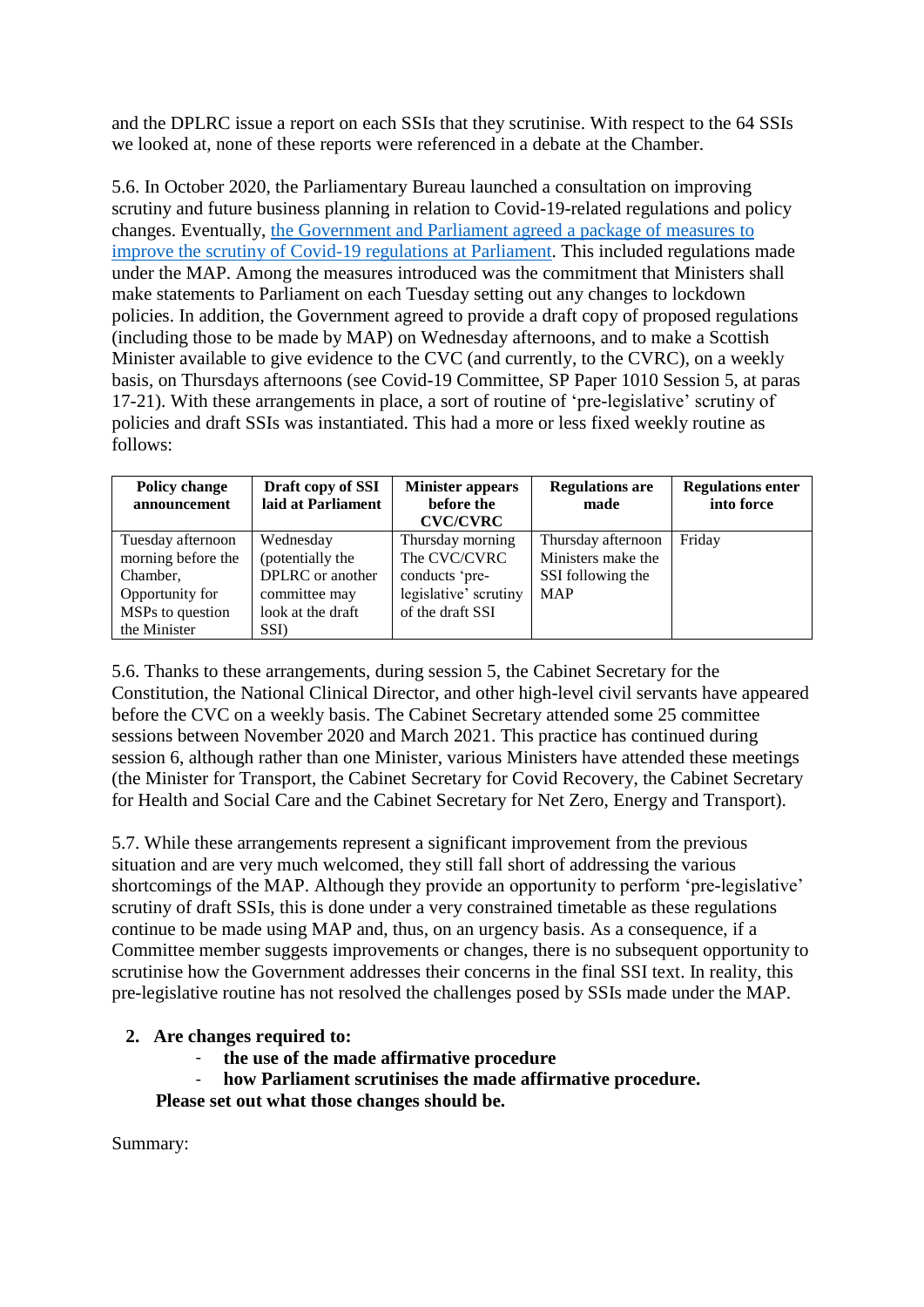- The MAP should only be employed when there are objective reasons of urgency, supported by a statement of reasons in an SSI's explanatory memorandum.
- Serious consideration should be given to incorporating core elements of the pandemic response (e.g. modes of regulating lockdowns (e.g. tier systems), vaccine certification schemes, international travel restrictions, requirements to wear face coverings etc) into primary legislation, and empowering the Scottish Government to use secondary legislation to select, trigger, expire, and determine appropriate combinations of these measures as appropriate to the prevailing circumstances.
- The Parliamentary Bureau may want to consider replicating the measures to strengthen parliamentary scrutiny of SSIs agreed in November 2020.

2.1. In its consultation paper on 'public health, public services and justice system reform', published on 17 August 2021, the Scottish Government made clear its intention to retain powers granted by the Coronavirus Act 2020, including the powers contained in Schedule 19 to make Public Health Regulations (Scottish Government, Covid Recovery, August 2021, at paras 25-30). However, nothing is said in the consultation document about retaining the ability to make such regulations used the MAP. We respectfully submit that, should the Scottish Government wish to retain the ability to make such regulations using the MAP significant changes would be required.

2.2. First, the MAP should only be employed when there are objective reasons of urgency, supported by a statement of reasons in an SSI's explanatory memorandum. In other words, the Minister should have the burden of justifying the claim of urgency whenever it is proposed to use the MAP. This would allow, for example, for MSPs to test claims of urgency where a public health crisis has persisted for such time and Government continues to rely on the MAP rather than shifting into a more scrutinised mode of law making suited to crisis management situations.

2.4. Second, we propose that any new primary legislation pertaining to public health emergencies might be designed so that different available 'levels' of foreseeable elements of a public heath response (like lockdowns, restrictions on international travel, closure of schools, requirements for vaccine status certification etc) are outlined within primary legislation, with powers to trigger these powers and tailor them according to level, extent, duration etc being exercisable through secondary legislation. Such a legislative design would strike an appropriate balance between flexibility and urgency in response to an evolving situation, and democratic legitimacy for and parliamentary oversight of government powers. Furthermore, this would allow bodies involved in delivering and enforcing public heath responses, like police forces, local authorities and NHS services, to have delivery plans in place and be prepared according to a known general framework of response. This of course would not preclude new, perhaps even emergency, law-making in the event that such frameworks are not sufficient to address a new or evolving public health emergency in the future, but would place the burden of justifying a move away from these agreed and known approaches on the part of the Scottish Government. The legislative framework should also outline clear parliamentary oversight processes to be implemented in case of a public health emergency, learning from the experience of this pandemic. These might include a bespoke committee dedicated to the crisis in question, requirements for regular appearance by relevant ministers before this committee, and requirements for regular reporting on the use, status, impacts and effects of powers in force as part of the public health response.